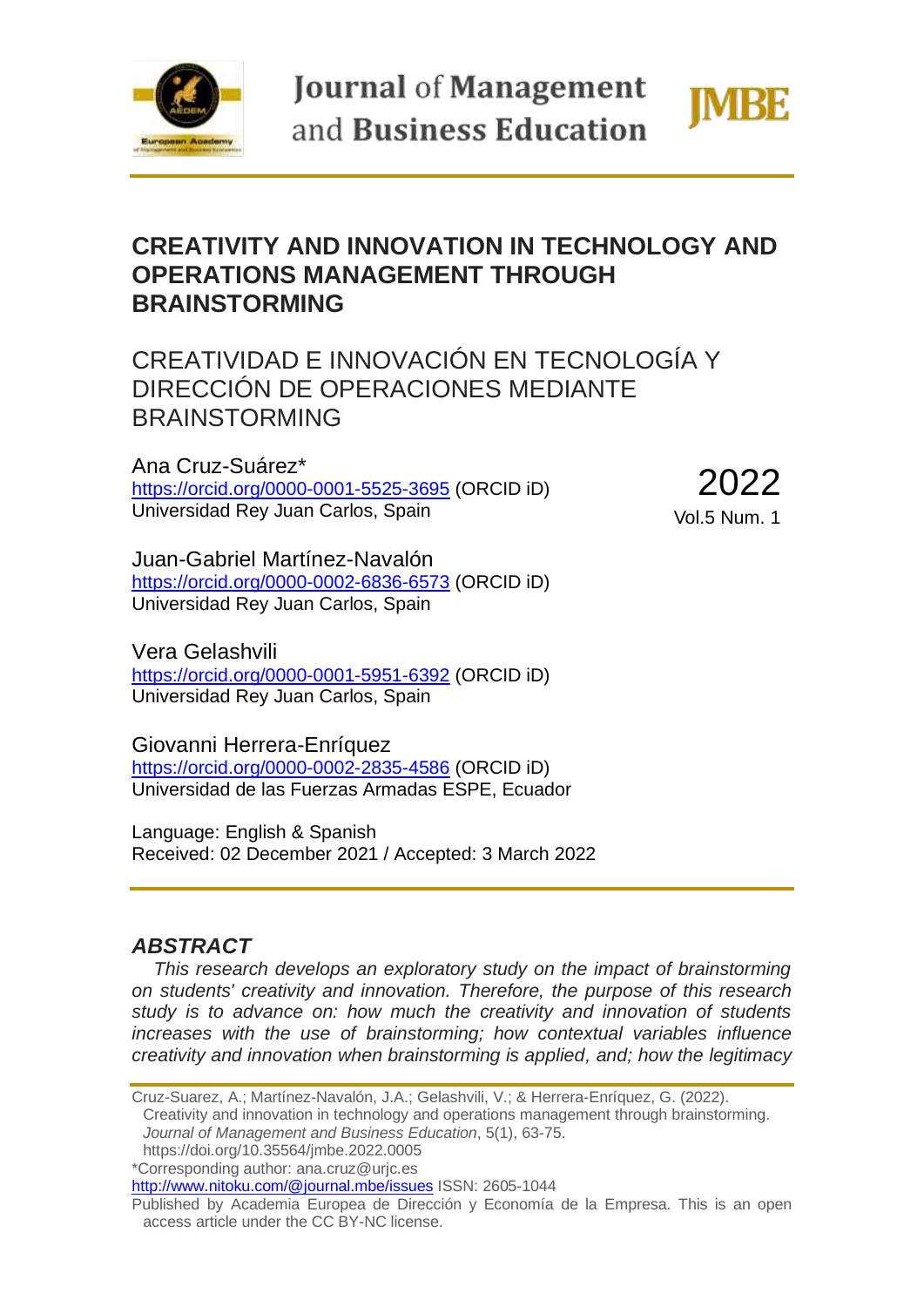*given by students to the brainstorming methodology influences the results achieved in creativity and innovation. The results show that the application of brainstorming, among a sample of 89 students of the technology and operations management course, leads to significant increases in creativity and innovation. They also show that there are no significant differences according to age, study background and gender. Finally, it demonstrates the importance of the degree of acceptability and desirability of brainstorming in the teaching and learning process to improve student outcomes. Having legitimacy is positive because it conveys confidence to students, encouraging learning. Future research could analyse the role of legitimacy of teaching methods on student outcomes.*

## *KEYWORDS*

*brainstorming, creativity, innovation, legitimacy, students, teaching, soft skills*

## **RESUMEN**

En esta investigación se desarrolla un estudio exploratorio sobre el impacto del brainstorming en la creatividad y la innovación de los estudiantes. Nuestro propósito es avanzar sobre: cuánto aumenta la creatividad y la innovación de los estudiantes con la utilización del brainstorming; cómo influyen las variables contextuales sobre la creatividad y la innovación cuando se aplica el brainstorming y; cómo influye la legitimidad otorgada por los estudiantes a la metodología del brainstorming sobre los resultados alcanzados en la creatividad y la innovación. Los resultados evidencian que la aplicación del brainstorming, entre una muestra de 89 estudiantes de la asignatura de tecnología y dirección de operaciones, conduce a incrementos importantes de la creatividad y la innovación. También muestran que no existen diferencias significativas en función de la edad, estudios de procedencia y género. Por último, se demuestra la importancia del grado de aceptabilidad y deseabilidad del brainstorming en el proceso de enseñanza aprendizaje para mejorar los resultados de los estudiantes. Tener legitimidad es positivo porque transmite confianza a los estudiantes, favoreciendo el aprendizaje. Futuras investigaciones podrían analizar el papel de la legitimidad de los métodos de enseñanza sobre los resultados de los estudiantes.

## **PALABRAS CLAVE**

brainstorming, creatividad, innovación, legitimidad, estudiantes, enseñanza, soft skills

## **INTRODUCTION**

Identifying and generating new opportunities is an essential capability for business success. People can improve their ability to identify opportunities through creativity training. Creativity enables people to produce innovations, ideas, solutions and products that meet the needs of society (Zhu et al., 2021).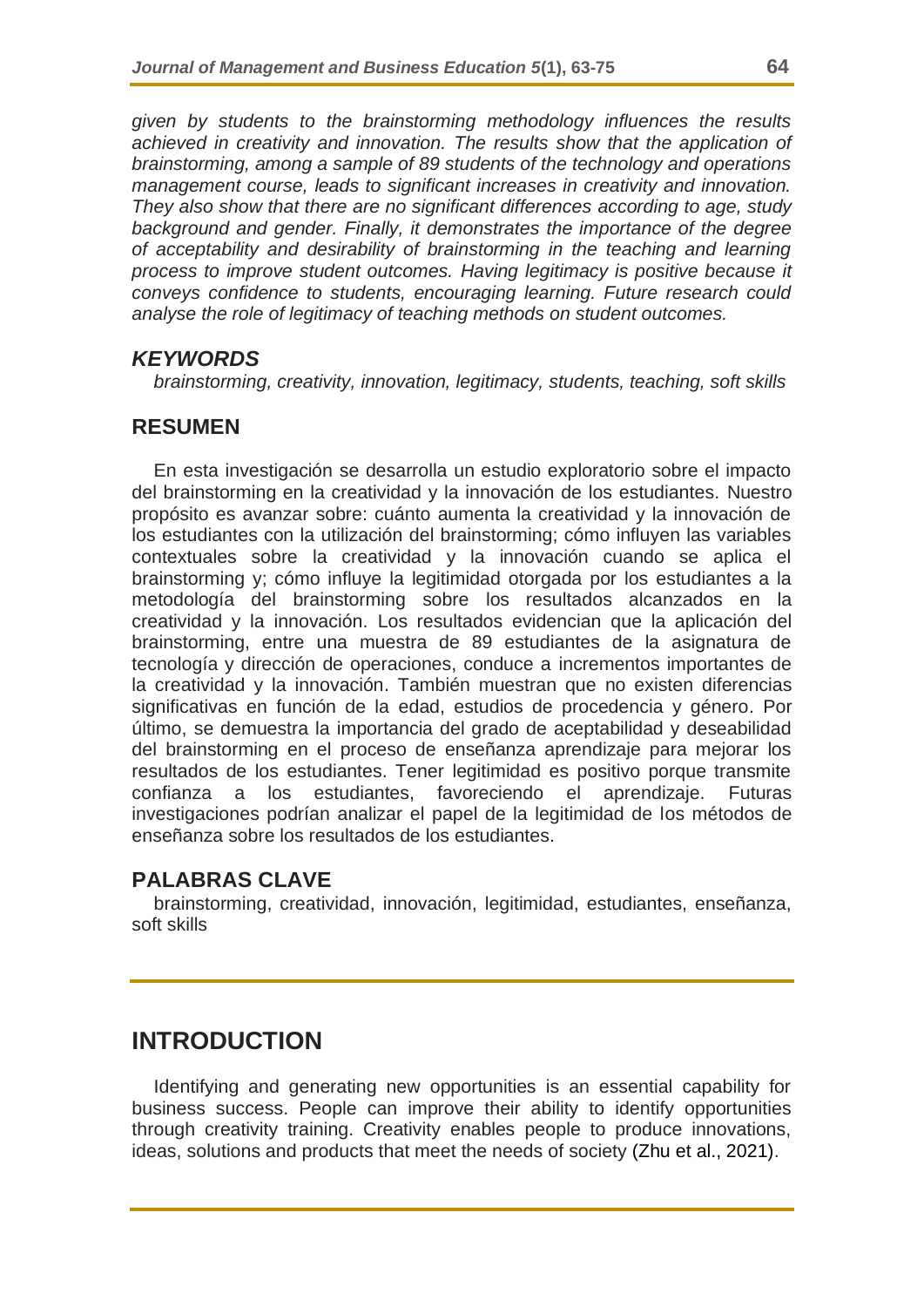Creativity and innovation have been recognised as key competences for students in all fields of knowledge (Edwards-Schachter et al., 2015; Oluwalola & Awodiji, 2021). These are transversal competences that have been integrated into a large number of educational programmes throughout the European Union, because of their socio-economic importance in responding to social challenges and technological developments. Universities are increasingly aware that they must educate students to be: creative and develop new or improved products and services; able to identify opportunities; understand market forces and societal challenges. However, despite the key role of these competences, creativity and innovation are, in general, a superficial aspect of our education system (Rahimi & Shute, 2021). In fact, creativity is undermined by many classroom practices, such as test-based assessment or the discrediting of professors and students who choose to move away from socially accepted activities and develop more creative ones (Kaufman & Sternberg, 2007).

Creativity is a skill that can be trained. Techniques such as group discussion, brainstorming, cooperative learning, and debate to teaching practice have been proposed by higher education professors to enhance critical thinking (Lombardi et al., 2021; Zorrilla Calvo et al., 2020). Methodologies for promoting and assessing creativity and innovation are constantly evolving (Giancola et al., 2021; Sternberg, 2012). For example, great advances are being made in this type of teaching through the use of video games (Rahimi & Shute, 2021). However, brainstorming remains one of the main techniques to foster creativity among students (Al-Samarraie & Hurmuzan, 2018). It is a technique whereby spontaneous ideas and thoughts are shared among the members of a group in order to reach at practical solutions. The process of idea generation plays a key role in stimulating individuals to produce creative solutions and practical innovations (Schlee & Harich, 2014)..

Generally, the evaluation of brainstorming focuses on the number of creative ideas generated. In fact, it is one of the most commonly used techniques to stimulate students' production of ideas (Al-Samarraie & Hurmuzan, 2018). Beyond the generation of ideas, it is not clear from previous studies how much the use of such techniques enhances creativity and innovation among students. The acceptability of the technique applied by the students may explain these discrepancies. To some extent it seems reasonable that greater legitimacy of the methodology applied may lead to better results among students. This follows from Institutional Theory which has been demonstrated in other contexts, for example on the acceptability of subjects in higher education settings (Thomas, 2005). Context can become a key determinant of the outcomes of teaching methodologies (e.g. Al-Samarraie et al., 2020). Thus, the use of the same technique in different contexts may generate different results on creativity. From the literature, it is evident that there is still a lack of studies analysing the different effects of creativity techniques, such as brainstorming on students' creativity generation under various conditions and contexts. Previous research suggests that application across different disciplines may involve different requirements, content, criteria and approaches to learning (Al-Samarraie & Hurmuzan, 2018). It follows that some methods used successfully in one discipline may fail when applied to other disciplines.

Based on these observations, the objectives of this research are as follows: (i) determine how much students' creativity and innovation increases with the use of brainstorming; (ii) analyse how contextual variables influence creativity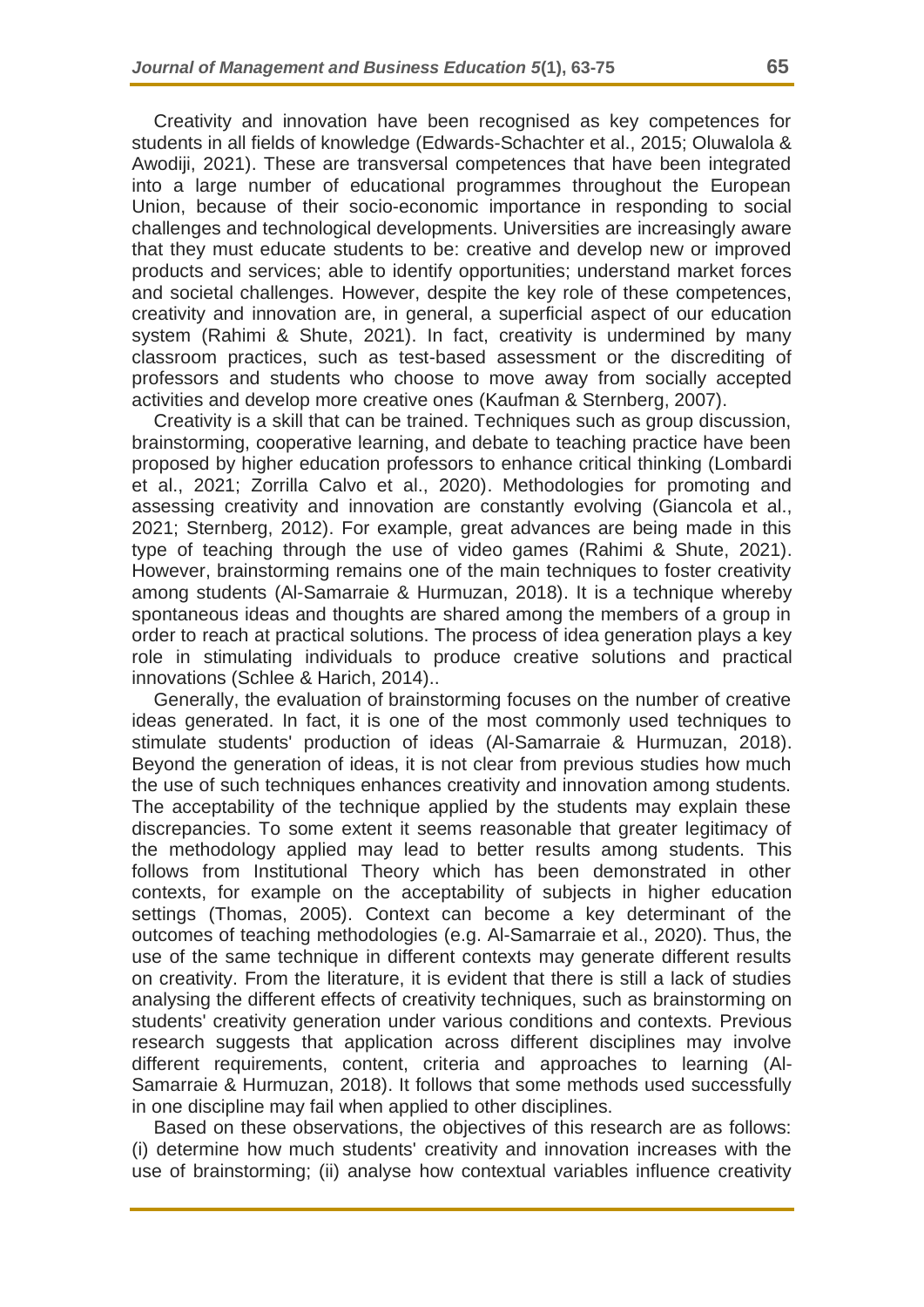and innovation when brainstorming is applied; (iii) analyse the degree of legitimacy of brainstorming among students and its influence on students' creativity and innovation. These objectives will increase our knowledge on the use of brainstorming for the generation of creativity and innovation among students.

In the following sections, a review of the literature on creativity and innovation in higher education is developed. It points out the role of brainstorming as an enabler of creativity and it is suggested that legitimacy and context can influence the implementation of brainstorming. The methodology used and the results achieved are described below. Finally, the research results, limitations and future research directions are discussed.

## **LITERATURE REVIEW**

#### **Creativity and Innovation**

En general, se entiende por creatividad la capacidad de generar ideas novedosas y potencialmente útiles (Woodman et al., 1993). For an idea to be considered creative it must contain both characteristics. There are multiple ways to enhance creativity. These have been explained through three schools of thought: Inspirationism (a), Structurism (b) and Situationism (c) (Rahimi & Shute, 2021). Thus, creativity emerges: (a) by moving away from conventional and familiar structures and towards less usual thoughts, networks, associations and even problems; (b) going through a series of pre-established stages in an orderly manner, for example through Amabile's (2016) model of creativity; c) social activity through social relations between people. "Creativity does not only lead to societal progress through notable inventions and discoveries, it does so also (if not primarily) by changing the way people relate to the world, to others, and to themselves, making them more flexible, more open to the new and, at least in principle, to differences in perspective" (Glaveanu et al., 2020, p. 743).

Creativity is different from innovation. Creativity is the generation of new and useful ideas by individuals, whereas innovation involves the successful implementation of creative ideas. In other words, it is implementation of ideas into practice (Zhou & George, 2001). Creativity is therefore considered to be a precursor to innovation. Innovation involves acting on creative ideas to generate value for the market or society. The innovation process involves evaluating the quality and effectiveness of creative ideas (Bjørner et al., 2012).

#### **Brainstorming, context and legitimacy**

In higher education, the teaching of creativity and innovation is confronted with disparate conceptions on the part of professors. Some professors consider that students have a certain degree of creativity, with which they enter their studies, which cannot be changed through education. On the contrary, other educators believe that students' level of creativity and innovation can be enhanced through educational methodologies (Edwards-Schachter et al., 2015).

Brainstorming is the most common strategy in teaching and learning processes to promote the generation of ideas. In a review of the literature on creativity support tools, the authors pointed out that almost half of the tools used some form of brainstorming (Frich et al., n.d.). This method has proven to be effective in generating a wealth of original ideas in both group and individual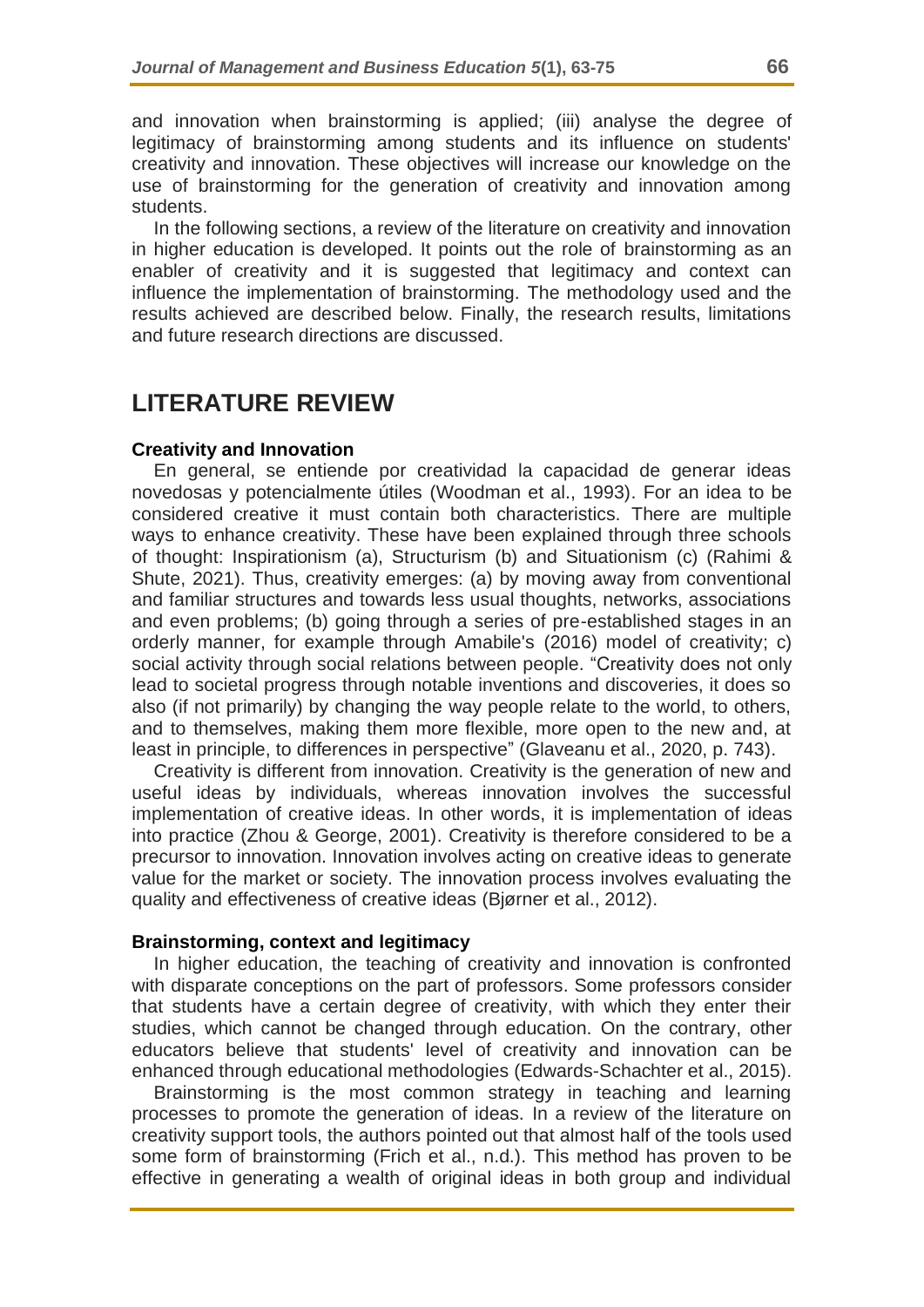sessions. This may be due to factors such as free association and the constant collision of opinions among students, which allow for the free flow of ideas among group members and the interrelation of ideas. However, previous research indicates that while in some contexts, when using certain brainstorming techniques, students can generate a large number of ideas, in other contexts, these techniques can generate few ideas (Levine et al., 2015).

The context in which teaching and learning tools are developed can influence learning outcomes. Context is a strong determinant of individuals' perceptions (Cachón‐Rodríguez et al., 2021). It therefore has a direct influence on legitimacy, i.e. on the acceptability of the actions carried out. Sociodemographic characteristics or the context of uncertainty may influence legitimacy assessments (Francisco Díez-Martín et al., 2022). Institutional theory suggests that when an organisation's actions are perceived as more desirable and appropriate by society, the likelihood of success increases. This has been analysed in multiple areas of research (Francisco Díez-Martín et al., 2021). In the case of higher education, stakeholder satisfaction increases when the institution is perceived as having more legitimacy (Cruz-Suárez et al., 2020; Miotto et al., 2020).

In this way, students' perceptions of the methodology used in the teaching process could become barriers to learning creativity and innovation. On the contrary, positive perceptions of teaching methodology would increase motivation and the likelihood of success (Plaza-Casado et al., 2020). Therefore, it is to be expected that when a teaching methodology has more legitimacy, it is more desirable, it will enhance the students' abilities to a greater extent, because they will feel more motivated and will be able to reach the flow state (Catalán Gil & Martínez Salinas, 2018; Sundararajan, 2019). When you experience the state of flow, you lose track of time, enjoy the experience and produce better performances (Catalán Gil & Martínez Salinas, 2018; Sundararajan, 2019).

# **METHODOLOGY**

### **Sample and data collection**

Data for this research was collected at two points in time, before and after the brainstorming activity, by means of surveys.

Before starting the brainstorming activity, data related to the level of creativity and innovation was collected from 89 students, second and third year undergraduate students of Technology and Operations Management, from four different fields of knowledge: Science and Technology, Social Sciences, Humanities, Arts and Humanities (Table 1).

This was followed by an explanation of how the brainstorming activity would work. The objective of the session was for the students to have their team choose a business idea. This business idea would be implemented by each working team during the academic year. The "nominal brainstorming" (NBS) method was used for this activity (Al-Samarraie & Hurmuzan, 2018), where: (i) each individual generates ideas individually; (ii) ideas are shared and discussed among the working team; (iii) the business idea that will be implemented during the rest of the course by the team is chosen.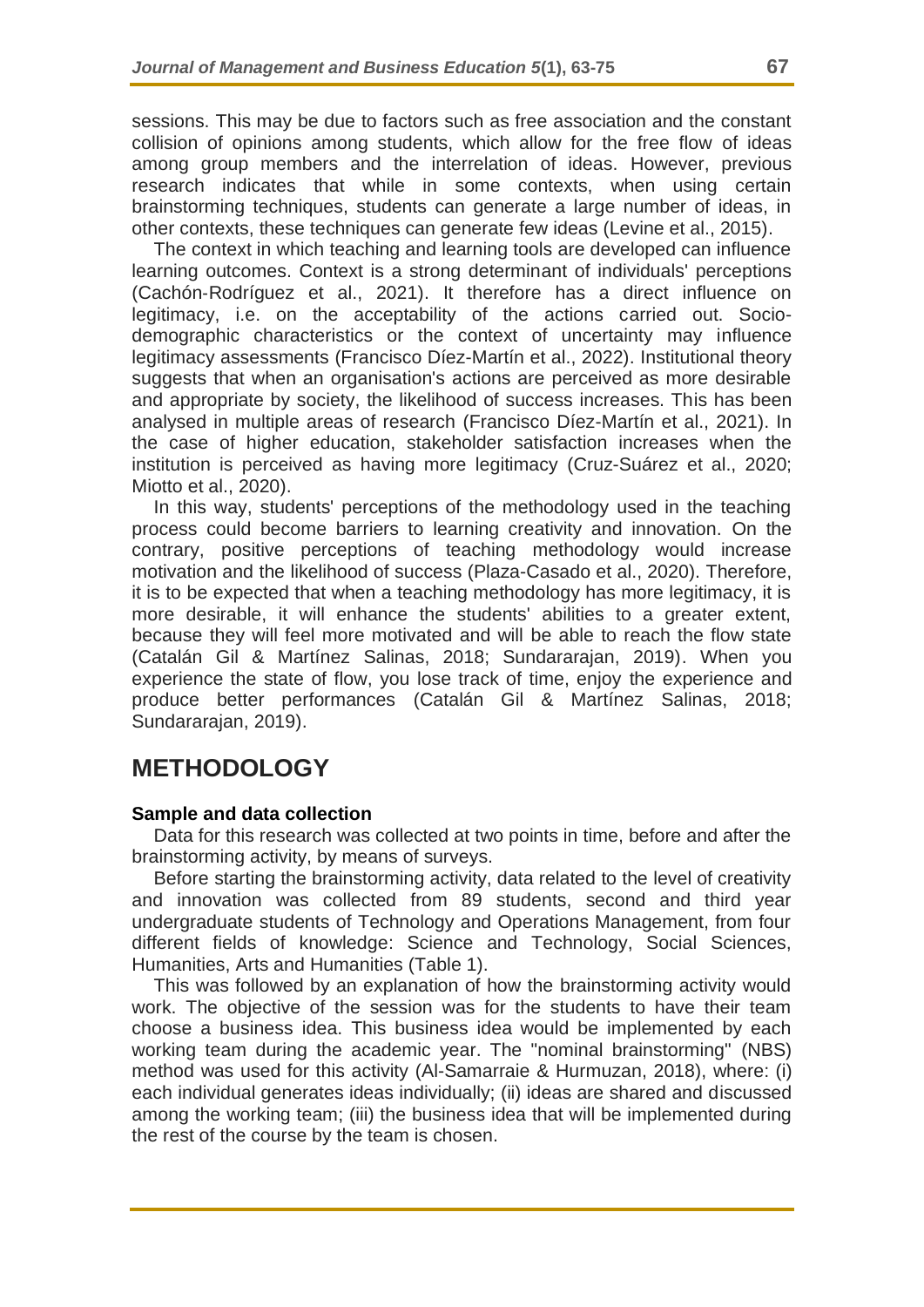One week after the activity, data was collected from the 89 students regarding their level of creativity, innovativeness and their perception of the acceptability and desirability (legitimacy) of the methodology used.

#### **Table 1.** Sample data

| Sample                 | 89 |
|------------------------|----|
| Gender                 |    |
| Female                 | 43 |
| Male                   | 46 |
| Age                    |    |
| $18 - 19$              | 25 |
| $20 - 21$              | 36 |
| $22 - 23$              | 17 |
| >24                    | 11 |
| <b>Study Field</b>     |    |
| Arts                   | 36 |
| Science and Technology | 28 |
| <b>Humanities</b>      | 5  |
| Social Sciences        | 20 |

#### **Variables**

L Creativity was measured using the 13-item scale of Zhou and George (2001). The evaluation of each item was done using a seven-point Likert scale, where 7 represents a higher level of creativity.

The students' level of innvation was measured by means of the Hurt-Joseph-Cook questionnaire (Hurt et al., 1977). It is a list of 20 items, each of which is assessed on a seven-point Likert-type scale. Thus, innovation levels can range from 20 to 140 points, with the theoretical mid-point being 80 points. In this way, students would be placed on a continuum between a more or less innovative type of behaviour.

The legitimacy of the brainstorming technique was measured by asking students whether: (i) whether they felt that the activity had been useful to them and (ii) whether they felt that the activity was good and should continue to be used next year. These questions are based on the legitimacy measurement process of Díez-Martín et al. (2021). Previous authors have used similar questions to measure legitimacy (Chung et al., 2016).

In addition, three variables like age, gender and background studies were used to take into account the effect of context on brainstorming results.

## **RESULTS**

#### **Brainstorming, creativity and innovation**

The results of the application of brainstorming on creativity and innovation of the students of the Operations Management and Technology course are shown in Table 2.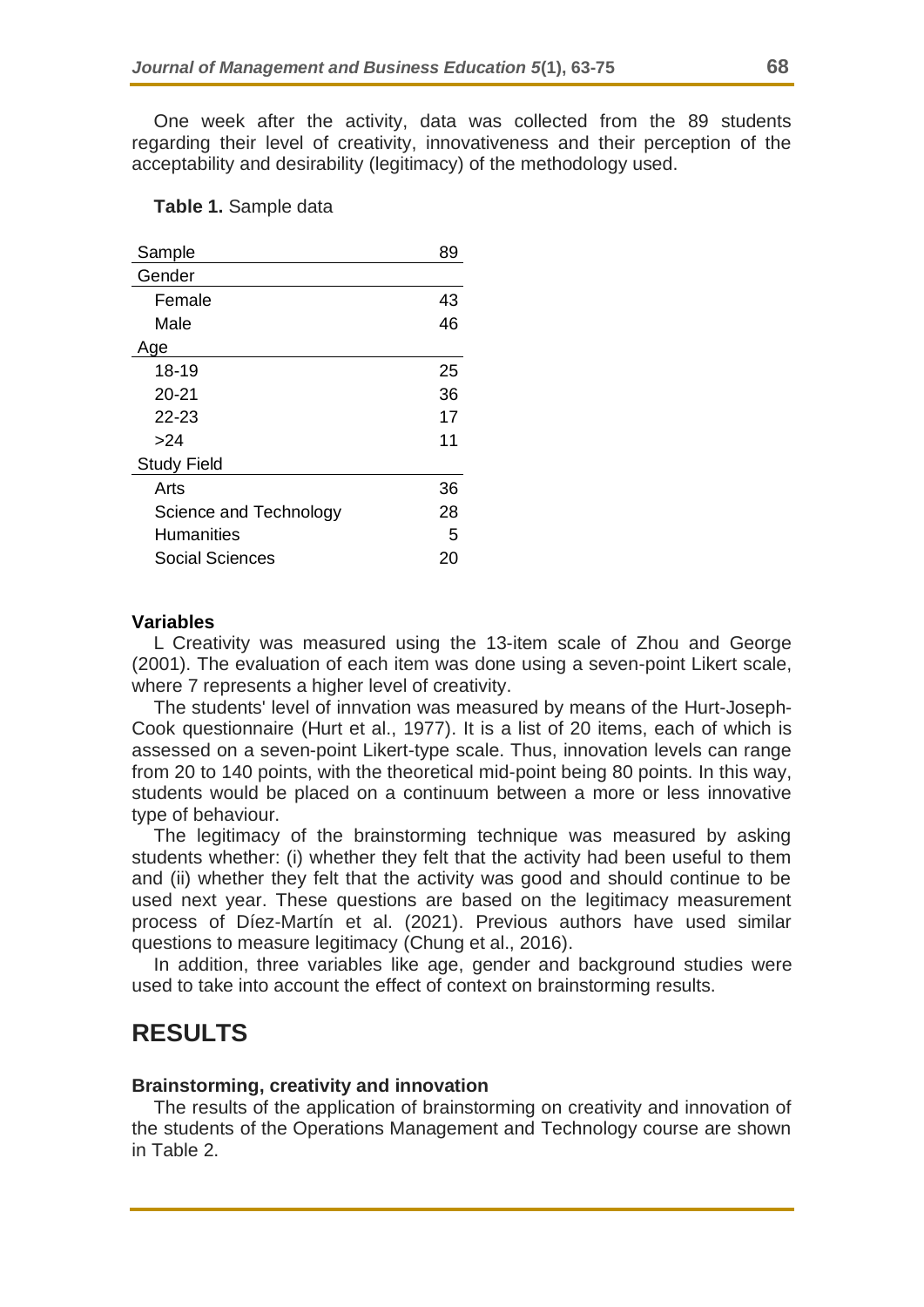|                        | Before BS  |              | After BS                |             |              |                                                           |
|------------------------|------------|--------------|-------------------------|-------------|--------------|-----------------------------------------------------------|
|                        | Media Desv |              | Media Desv              |             |              | Var.                                                      |
| Creativity             |            |              | 5,002 1,369 5,460 1,057 |             |              | $\sqrt{24}$ 9,15%                                         |
| Innovation             |            | 4,628 1,466  |                         | 5,475 1,214 |              | ● 18,31%                                                  |
| Legitimacy             |            |              |                         | 5,640 1,194 |              |                                                           |
|                        | Creat      | <b>Innov</b> | Creat                   |             | Innov BS Leg | Var.Creat Var. Innov                                      |
| Age                    |            |              |                         |             |              |                                                           |
| 18-19                  |            |              |                         |             |              | 4,938 4,540 5,250 5,125 5,540 5,540 6,32% <b>1</b> 12,90% |
| $20 - 21$              |            |              |                         |             |              | 4,782 4,578 5,710 5,500 5,545 19,42% 1 20,15%             |
| 22-23                  |            |              |                         |             |              | 5,344 4,762 5,500 5,890 5,945 7 2,92% 1 23,70%            |
| >24                    |            |              |                         |             |              | 5,327 4,789 5,335 5,500 5,585 4 0,15% 14,86%              |
| Origin of studies      |            |              |                         |             |              |                                                           |
| Arts                   |            |              |                         |             |              | 5,063 4,654 5,875 6,125 6,045 16,04% 131,62%              |
| Science & Tech         |            | 4,917 4,557  |                         |             |              | 5,265 5,235 5,635 7,08% <sup>1</sup> 14,89%               |
| <b>Humanities</b>      |            | 5,015 4,740  |                         |             |              | 5,100 4,875 5,000 1,69% 2,85%                             |
| <b>Social Sciences</b> |            | 5,004 4,654  |                         |             |              | 5,565 5,250 5,375 1 11,21% 1 12,82%                       |
| Gender                 |            |              |                         |             |              |                                                           |
| Femenine               |            |              |                         |             |              | 4,908 4,517 5,500 5,555 5,780 12,07% 1 22,98%             |
| <b>Masculine</b>       |            |              |                         |             |              | 5,095 4,740 5,430 5,175 5,520 6,57% <b>7</b> 9,18%        |

**Table 2.** Variations of creativity and innovation with brainstorming

N=89

BS=brainstorming, Var.= Variation, Creat= Creativity, Innov=Innovation, Desv=Deviation

The average level of creativity and innovation of the students before the brainstorming was 5 and 4.62 points. Showing above-average levels in both indicators. After the application of the brainstorming medotology the average of both skills increases by 9.15% and 18.31% respectively.

#### **Brainstorming in different contexts**

We explored the influence of context on the results of brainstorming by observing age, educational background and gender.

Depending on age, it is observed that after braishntorming, younger students experience greater increases in creativity, and older students experience greater increases in innovation levels. According to the origin of studies, the students who experience the greatest increases in their levels of creativity and innovation are those from the Arts, followed by those from the Social Sciences. The effect is small among Humanities students. By gender, the increase in levels of creativity and innovation is significantly higher among women.

The observation of the results on the effect of the contextual variables on creativity and innovation led us to consider contrasting the existence of significant differences between the different groups for each variable. In this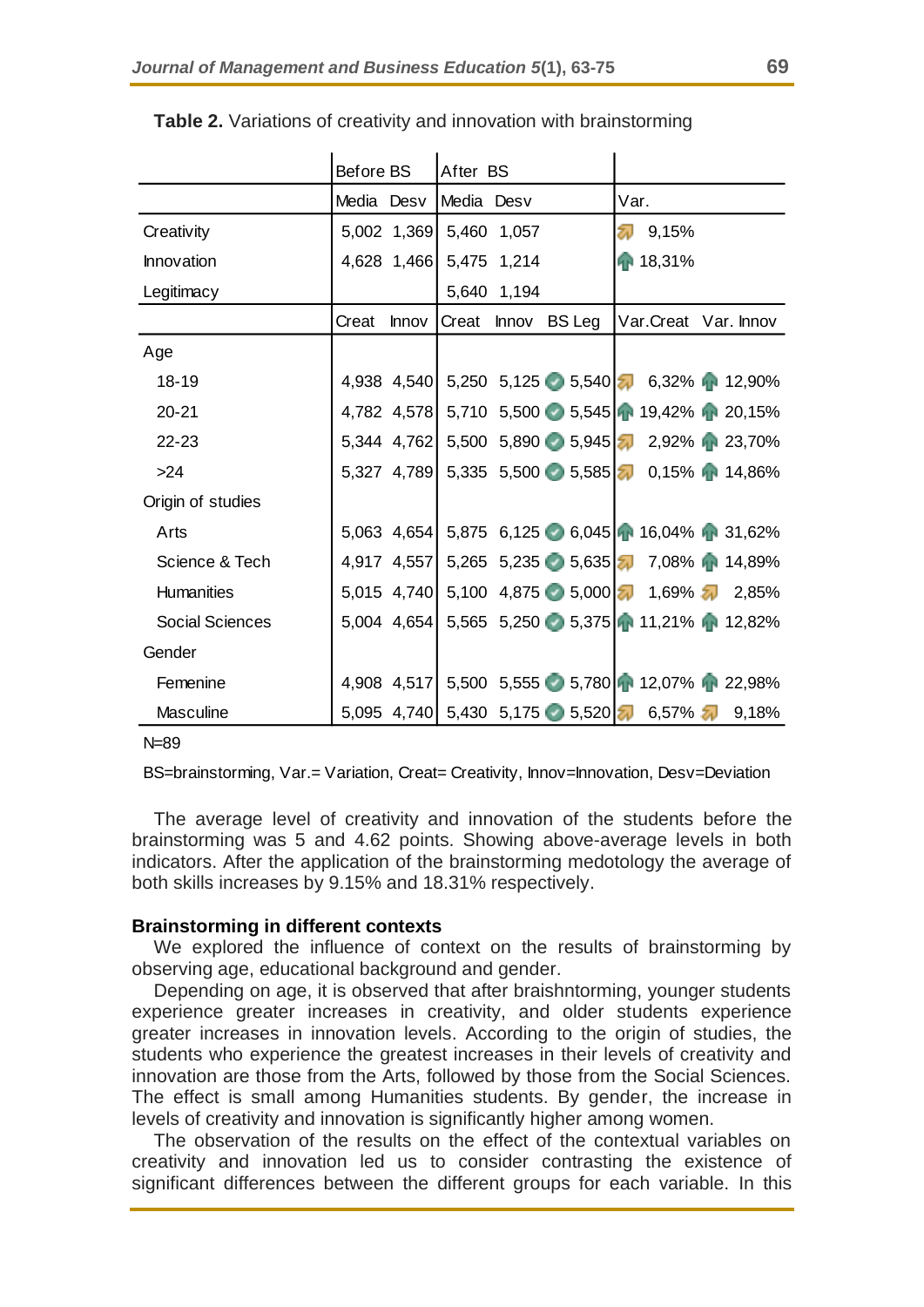way we carried out an ANOVA analysis on each of the contextual variables used in the research. The results indicated that there were no significant differences between the groups analysed.

### **Brainstorming and legitimacy**

Brainstorming has proven its legitimacy. The results of the legitimacy assessment are above average (5.6 points out of 7), suggesting that this tool is considered desirable, useful and should continue to be used in the teaching process. Students have positively evaluated the use of brainstorming as a teaching and learning tool.

Furthermore, the results show that the legitimacy of the teaching and learning tool (in our case brainstorming) is positively related to students' levels of creativity and innovation (Table 3).

### **Table 3.** Correlations between creativity, innovation and brainstorming legitimacy

|                   | Creativity |          | Innovation Legitimacy |
|-------------------|------------|----------|-----------------------|
| Creativity        |            | $.513**$ | $.557**$              |
| Innovation        | $.513**$   |          | $.702**$              |
| Legitimacy        | $.520**$   | .755**   |                       |
| $***$<br>p < 0.01 |            |          |                       |

# **CONCLUSION, LIMITATIONS AND FUTURE RESEARCH LINES**

This research develops an exploratory study on the impact of brainstorming on students' creativity and innovation. The results show significant increases in both skills in the students.

In addition, it analyses how the context influences on the results from the application of brainstorming in the classroom. The results suggest that there are no significant differences in students' creativity and innovation by age, study background and gender.

Finally, we analyse whether the legitimacy of the teaching and learning tool, in our case brainstorming, is correlated with the levels of creativity and innovation achieved by the students. The results indicate a significant correlation between the three variables. Therefore, it demonstrates the importance of the degree of acceptability and desirability of the tool used in the teaching and learning process to improve student outcomes. Having legitimacy is positive because it transmit confidence to students, which is favouring to learning.

However, this research shows some limitations that lead to future research lines. One of the main limitations lies in the sample size. The results should be taken as exploratory because with such a small sample size there is a loss of significance. For example, in the multi-group significance analysis, the study groups were very small.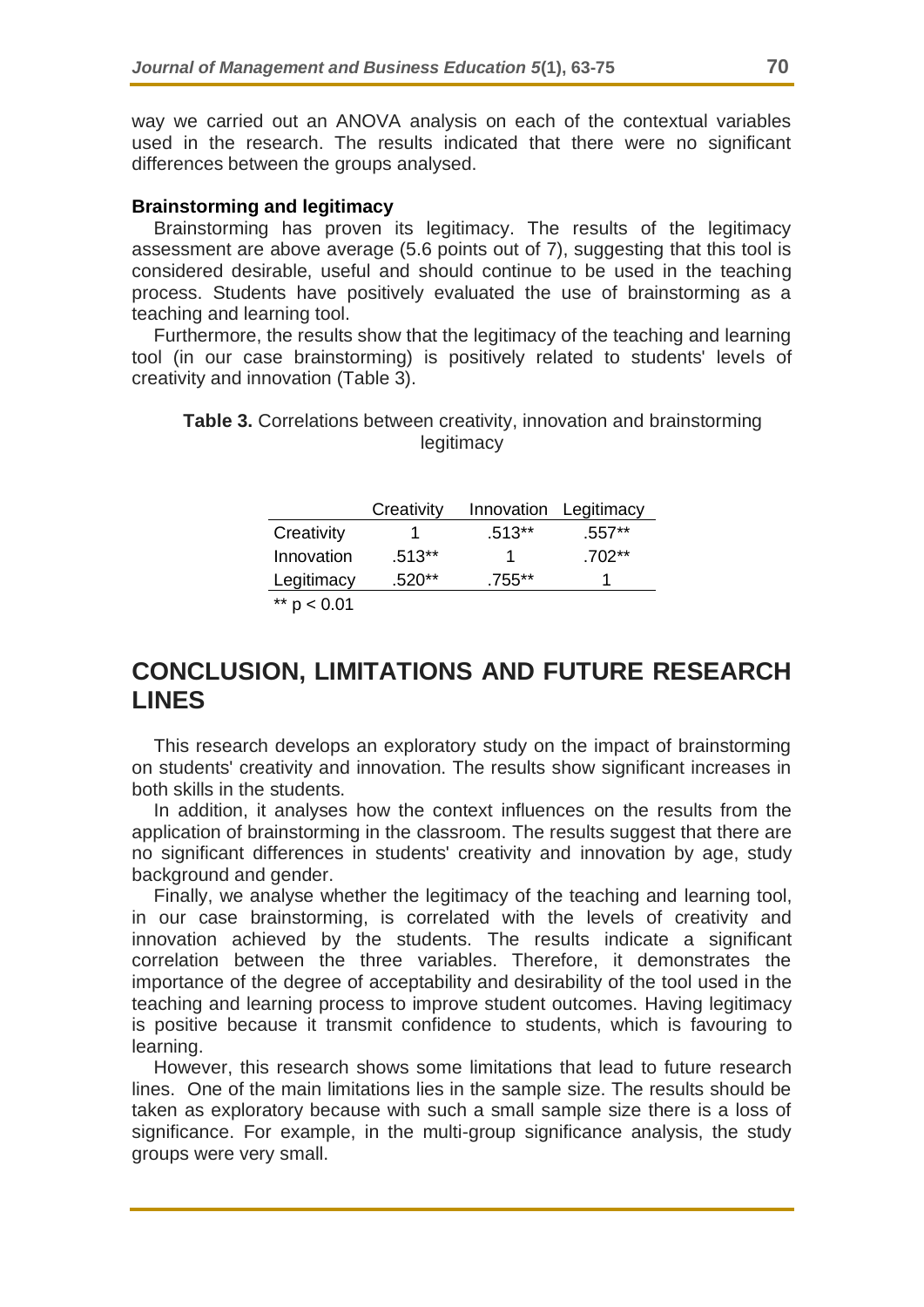Thus, future research would have to be based on larger samples, in which statistical techniques that offer greater significance can be applied. Further more, it would also be of great interest to see whether the results obtained are replicated when using other methodologies for teaching creativity and innovation. In the field of higher education and legitimacy (Cruz-Suárez et al., 2020; Díez-de-Castro, 2020), future research could analyse whether the legitimacy of other teaching and learning methodologies enhances better outcomes among students.

# **REFERENCES**

- Al-Samarraie, H., & Hurmuzan, S. (2018). A review of brainstorming techniques in higher education. *Thinking Skills and Creativity*, *27*, 78–91. https://doi.org/10.1016/J.TSC.2017.12.002
- Al-Samarraie, H., Shamsuddin, A., & Alzahrani, A. I. (2020). A flipped classroom model in higher education: a review of the evidence across disciplines. *Educational Technology Research and Development*, *68*(3), 1017–1051. https://doi.org/10.1007/S11423-019-09718-8/FIGURES/4
- Amabile, T. M., & Pratt, M. G. (2016). The dynamic componential model of creativity and innovation in organizations: Making progress, making meaning. *Research in Organizational Behavior*, *36*, 157–183. https://doi.org/10.1016/J.RIOB.2016.10.001
- Bjørner, T., Kofoed, L. B., & Bruun-Pedersen, J. R. (2012). Creativity in project work-students' perceptions and barriers. *International Journal of Engineering Education*, *28*(3), 545–553.
- Cachón‐Rodríguez, G., Prado‐Román, C., & Blanco‐González, A. (2021). The relationship between corporate identity and university loyalty: The moderating effect of brand identification in managing an institutional crisis. *Journal of Contingencies and Crisis Management*, *29*(3), 265–280. https://doi.org/10.1111/1468-5973.12342
- Catalán Gil, S., & Martínez Salinas, E. (2018). FAVORECER EL 'ESTADO DE FLOW': LA CLAVE DE LOS JUEGOS DE SIMULACIÓN EMPRESARIAL. *Journal of Management and Business Education*, *1*(2), 140–159. https://doi.org/10.35564/jmbe.2018.0011
- Chung, J. Y., Berger, B. K., & DeCoster, J. (2016). Developing Measurement Scales of Organizational and Issue Legitimacy: A Case of Direct-to-Consumer Advertising in the Pharmaceutical Industry. *Journal of Business Ethics*, *137*(2), 405–413. https://doi.org/10.1007/s10551-014-2498-8
- Cruz-Suárez, A., Marino, D., Prado-Roman, C., & Prado-Román, C. (2020). Origin and evolution of the legitimacy management in higher education. *Journal of Management and Business Education*, *3*(2), 93–108. https://doi.org/10.35564/JMBE.2020.0007
- Díez-de-Castro, E. (2020). HIGHER EDUCATION IN MANAGEMENT AND ITS LEGITIMACY. *Journal of Management and Business Education*, *3*(3), 181– 192. https://doi.org/10.35564/jmbe.2020.0019
- Díez-Martín, F, Blanco-González, A., & Díez-de-Castro, E. (2021). Measuring a scientifically multifaceted concept. The jungle of organizational legitimacy. *European Research on Management and Business Economics*, *27*(1), 100131. https://doi.org/10.1016/J.IEDEEN.2020.10.001
- Díez-Martín, Francisco, Blanco-González, A., & Prado-Román, C. (2021). The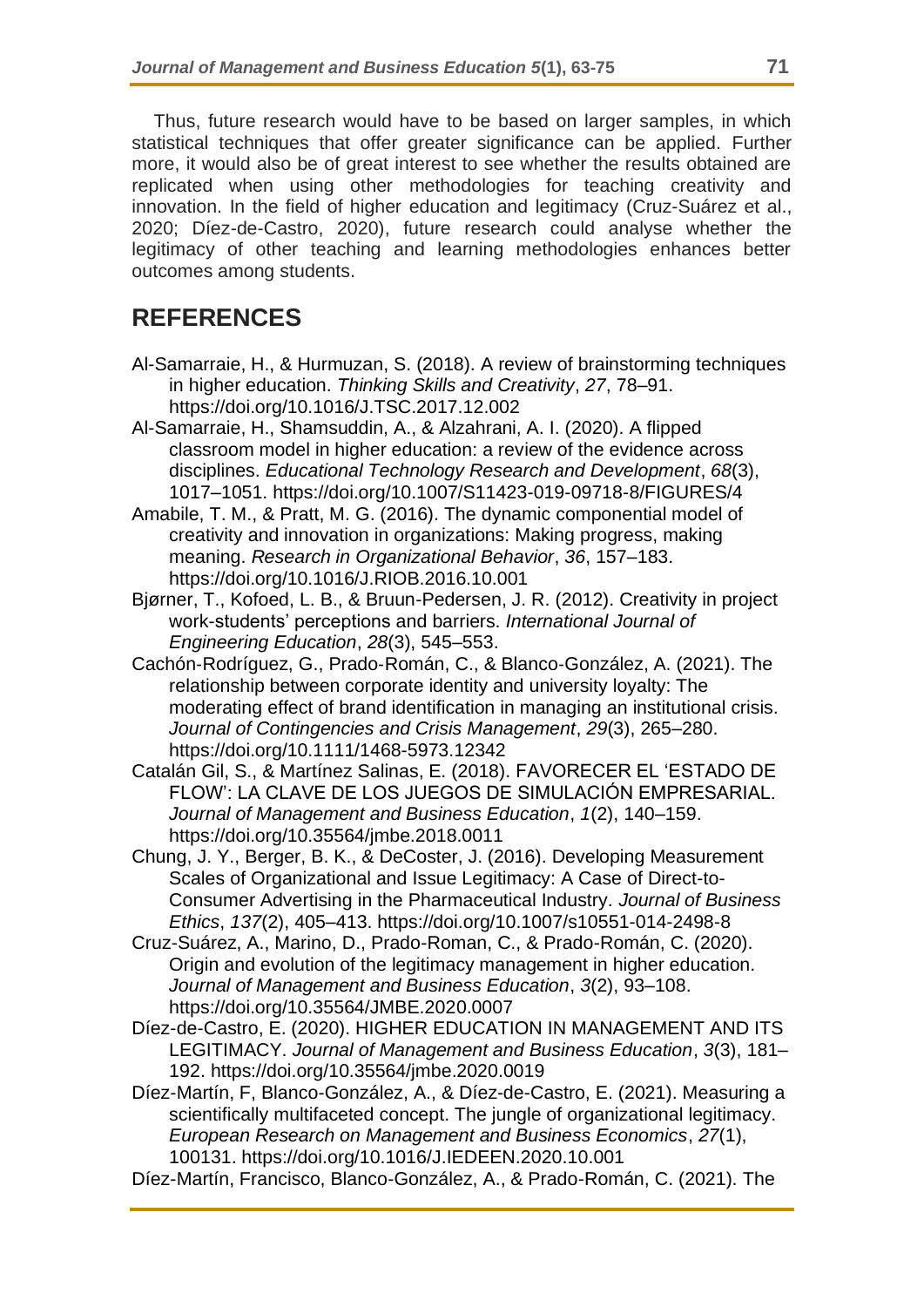intellectual structure of organizational legitimacy research: a co-citation analysis in business journals. *Review of Managerial Science*, *15*, 1007– 1043. https://doi.org/10.1007/s11846-020-00380-6

- Díez-Martín, Francisco, Miotto, G., & Cachón-Rodríguez, G. (2022). Organizational legitimacy perception: Gender and uncertainty as bias for evaluation criteria. *Journal of Business Research*, *139*, 426–436. https://doi.org/10.1016/J.JBUSRES.2021.09.073
- Edwards-Schachter, M., García-Granero, A., Sánchez-Barrioluengo, M., Quesada-Pineda, H., & Amara, N. (2015). Disentangling competences: Interrelationships on creativity, innovation and entrepreneurship. *Thinking Skills and Creativity*, *16*, 27–39. https://doi.org/10.1016/j.tsc.2014.11.006
- Frich, J., Macdonald Vermeulen, L., Remy, C., Biskjaer, M. M., & Dalsgaard, P. (n.d.). Mapping the Landscape of Creativity Support Tools in HCI. *Proceedings of the 2019 CHI Conference on Human Factors in Computing Systems*, *18*. https://doi.org/10.1145/3290605
- Giancola, M., Palmiero, M., Piccardi, L., & D'Amico, S. (2021). The contribution of planning to real-world creativity: The moderating role of agreeableness. *Thinking Skills and Creativity*, *41*, 100890. https://doi.org/10.1016/J.TSC.2021.100890
- Glaveanu, V. P., Hanchett Hanson, M., Baer, J., Barbot, B., Clapp, E. P., Corazza, G. E., Hennessey, B., Kaufman, J. C., Lebuda, I., Lubart, T., Montuori, A., Ness, I. J., Plucker, J., Reiter-Palmon, R., Sierra, Z., Simonton, D. K., Neves-Pereira, M. S., & Sternberg, R. J. (2020). Advancing Creativity Theory and Research: A Socio-cultural Manifesto. *The Journal of Creative Behavior*, *54*(3), 741–745. https://doi.org/10.1002/JOCB.395
- Hurt, H. T., Joseph, K., & Cook, C. D. (1977). Scales for the measurement of innovativeness. *Human Communication Research*, *4*(1), 58–65. https://doi.org/10.1111/J.1468-2958.1977.TB00597.X
- Kaufman, J. C., & Sternberg, R. J. (2007). Creativity. *Change: The Magazine of Higher Learning*, *39*(4), 55–60. https://doi.org/10.3200/CHNG.39.4.55-C4
- Levine, J. M., Alexander, K. M., Wright, A. G. C., & Higgins, E. T. (2015). Group brainstorming: When regulatory nonfit enhances performance: *Http://Dx.Doi.Org/10.1177/1368430215577226*, *19*(2), 257–271. https://doi.org/10.1177/1368430215577226
- Lombardi, L., Thomas, V., Rodeyns, J., Mednick, F. J., De Backer, F., & Lombaerts, K. (2021). Primary school teachers' experiences of teaching strategies that promote pupils' critical thinking. *Https://Doi.Org/10.1080/03055698.2021.1990017*. https://doi.org/10.1080/03055698.2021.1990017
- Miotto, G., Del-Castillo-Feito, C., & Blanco-González, A. (2020). Reputation and legitimacy: Key factors for Higher Education Institutions' sustained competitive advantage. *Journal of Business Research*, *112*(June), 342– 353. https://doi.org/10.1016/j.jbusres.2019.11.076
- Oluwalola, F. K., & Awodiji, O. A. (2021). LINKING SOFT SKILLS TO BUSINESS EDUCATION TEACHERS' JOB EFFECTIVENESS IN ILORIN METROPOLIS SECONDARY SCHOOLS. *Journal of Management and Business Education*, *4*(3), 259–274. https://doi.org/10.35564/JMBE.2021.0015
- Plaza-Casado, P., Escamilla-Solano, S., & Orden-Cruz, C. (2020). STUDENT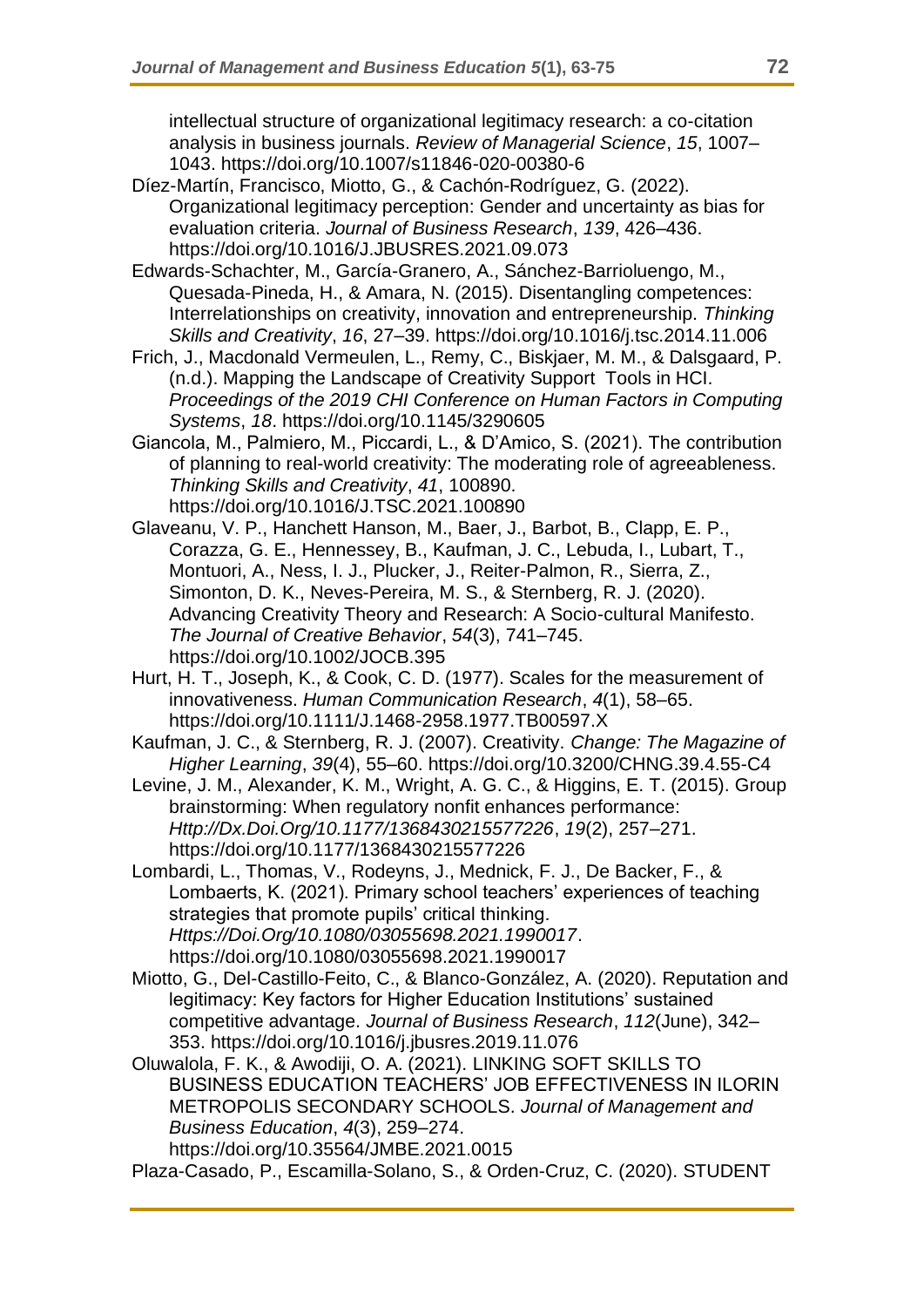MOTIVATION IN A REAL INVESTMENT DECISION- MAKING CASE STUDY. *Journal of Management and Business Education*, *3*(3). https://doi.org/10.35564/jmbe.2020.0016

- Rahimi, S., & Shute, V. J. (2021). First inspire, then instruct to improve students' creativity. *Computers & Education*, *174*, 104312. https://doi.org/10.1016/J.COMPEDU.2021.104312
- Schlee, R. P., & Harich, K. R. (2014). Teaching Creativity to Business Students: How Well Are We Doing?

*Http://Dx.Doi.Org/10.1080/08832323.2013.781987*, *89*(3), 133–141. https://doi.org/10.1080/08832323.2013.781987

- Sternberg, R. J. (2012). The Assessment of Creativity: An Investment-Based Approach. *Https://Doi.Org/10.1080/10400419.2012.652925*, *24*(1), 3–12. https://doi.org/10.1080/10400419.2012.652925
- Sundararajan, M. (2019). WHEN THE SETTING IS RIGHT, IDEAS WILL FLOW- A BUSINESS CLASS CASE STUDY. *Journal of Management and Business Education*, *2*(1), 48–65. https://doi.org/10.35564/jmbe.2019.0006
- Thomas, T. E. (2005). Are business students buying it? A theoretical framework for measuring attitudes toward the legitimacy of environmental sustainability. *Business Strategy and the Environment*, *14*(3), 186–197. https://doi.org/10.1002/bse.446
- Woodman, R. W., Sawyer, J. E., & Griffin, R. W. (1993). Toward a Theory of Organizational Creativity. *The Academy of Management Review*, *18*(2), 293. https://doi.org/10.2307/258761
- Zhou, J., & George, J. M. (2001). When job dissatisfaction leads to creativity: Encouraging the expression of voice. *Academy of Management Journal*, *44*(4), 682–696. https://doi.org/10.2307/3069410
- Zhu, J., Bischoff, K. M., Frese, M., Gielnik, M. M., Handrich, E., & Bellstedt, D. (2021). The Effectiveness of the Effectuation Approach on Opportunity Identification and Pursuit: Evidence From a Randomized Controlled Field Experiment. *Https://Doi.Org/10.5465/Amle.2017.0092*, *20*(4), 562–577. https://doi.org/10.5465/AMLE.2017.0092
- Zorrilla Calvo, P., Rincón Díez, V., & Sáiz Santos, M. (2020). IKASEKIN: DESIGN OF AN HOLISTIC LEARNING MODEL FOR THE DEVELOPMENT OF ENTREPRENEURIAL COMPETENCE. *Journal of Management and Business Education*, *3*(1), 16–28. https://doi.org/10.35564/jmbe.2020.0003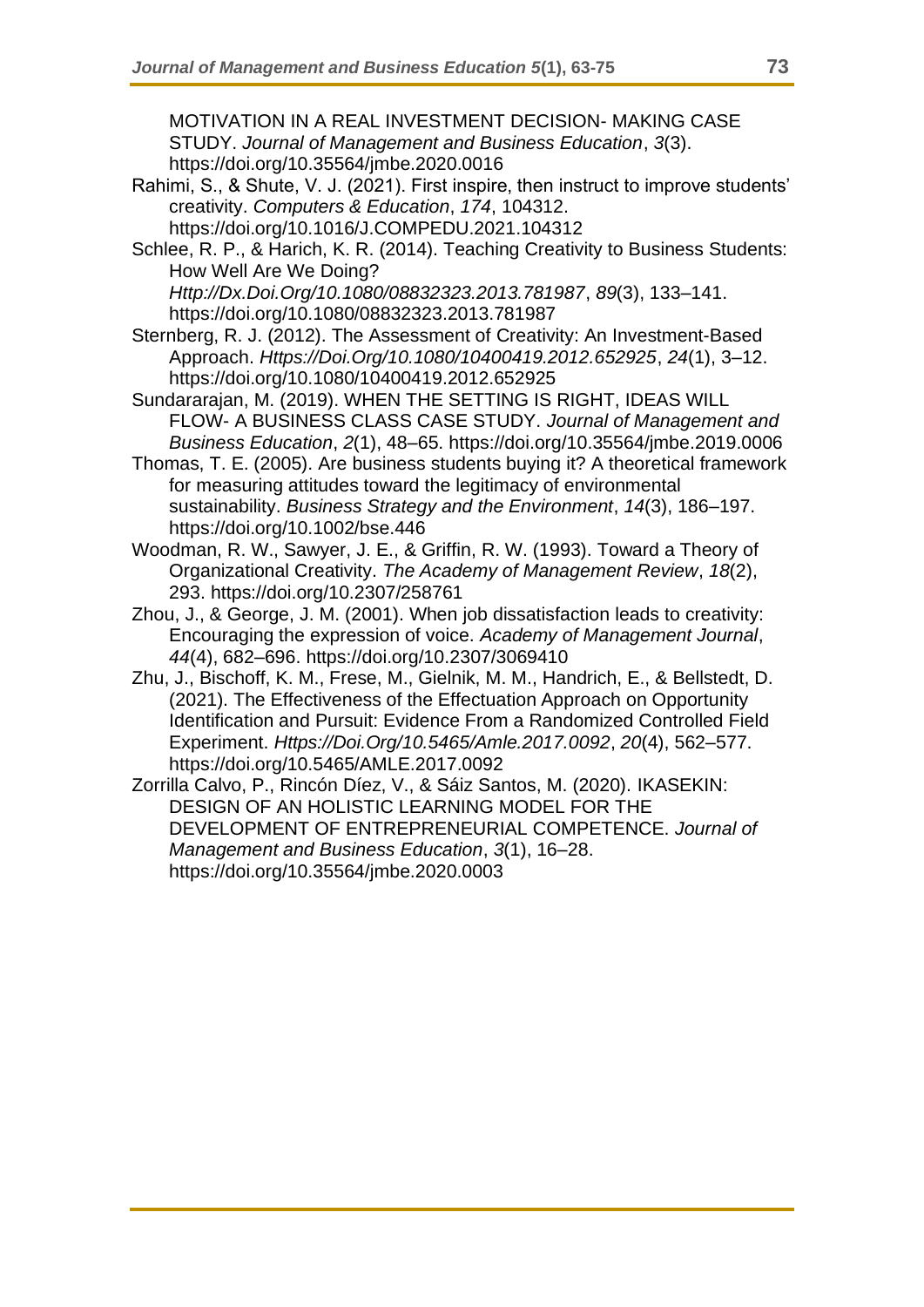## **FUNDING**

The authors received no financial support for the research, authorship, and/or publication of this article.

## **DECLARATION OF CONFLICTING INTERESTS**

The authors declared no potential conflicts of interest with respect to the research, authorship, and/or publication of this article.

## **Cite**

Cruz-Suarez, A.; Martínez-Navalón, J.A.; Gelashvili, V.; & Herrera-Enríquez, G. (2022). Creativity and innovation in technology and operations management through brainstorming. Journal of Management and Business Education, 5(1), 63-75. https://doi.org/10.35564/jmbe.2022.0005

# **APPENDIX**

### **Scales and Items**

### *Creativity*

- 1. Suggests new ways to achieve goals or objectives.
- 2. Comes up with new and practical ideas to improve performance.
- 3. Searches out new technologies, processes, techniques, and/or product ideas.
- 4. Suggests new ways to increase quality.
- 5. Is a good source of creative ideas.
- 6. Is not afraid to take risks.
- 7. Promotes and champions ideas to others.
- 8. Exhibits creativity on the job when given the opportunity to.
- 9. Develops adequate plans and schedules for the imple-mentation of new ideas.
- 10.Often has new and innovative ideas.
- 11.Comes up with creative solutions to problems.
- 12.Often has a fresh approach to problems.
- 13.Suggests new ways of performing work tasks.

### *Innovation*

- 1. My peers often ask me for advice or information
- 2. I enjoy trying out new ideas